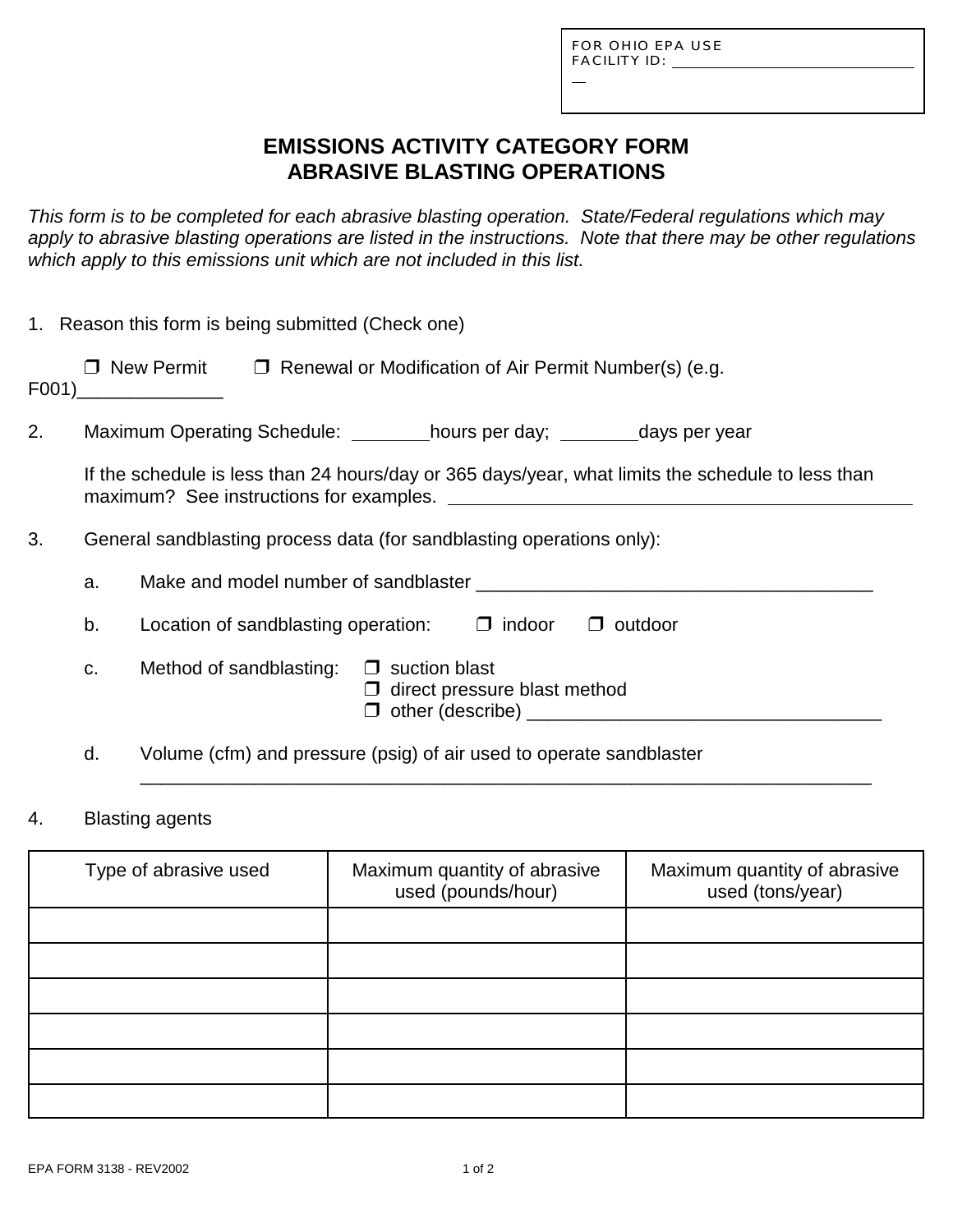#### 5. Product(s) being abrasive blasted

| Products to be blasted | Units for production<br>rates | Maximum production<br>rate (units/hour) | Maximum production<br>rate (units/year) |
|------------------------|-------------------------------|-----------------------------------------|-----------------------------------------|
|                        |                               |                                         |                                         |
|                        |                               |                                         |                                         |
|                        |                               |                                         |                                         |
|                        |                               |                                         |                                         |
|                        |                               |                                         |                                         |
|                        |                               |                                         |                                         |

### 6. Control methods to be used for fugitive dust emissions from abrasive blasting:

Check the method(s) to be used to control fugitive dust emissions from the abrasive blasting process. Please complete the requested information for any control method(s) to be employed.

 $\Box$  Complete enclosure (provide related control equipment information in permit application form)

| Estimated overall control efficiency ______________%        |   |  |
|-------------------------------------------------------------|---|--|
| $\Box$ Water spray attachment:                              |   |  |
|                                                             |   |  |
|                                                             |   |  |
|                                                             |   |  |
| Water pressure required ______________________ inches water |   |  |
| Estimated overall control efficiency ______________%        |   |  |
|                                                             |   |  |
|                                                             |   |  |
|                                                             | % |  |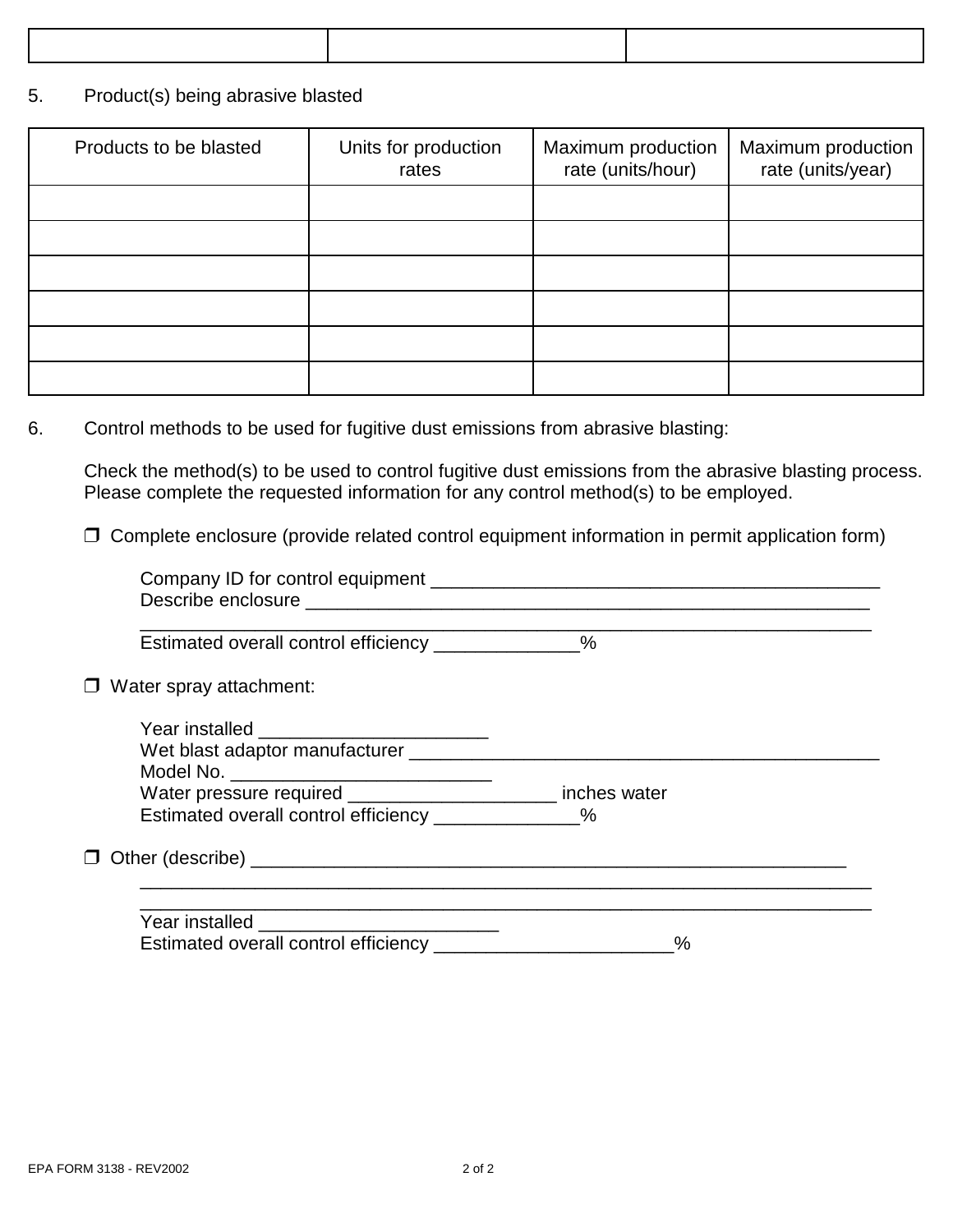# **INSTRUCTIONS FOR COMPLETION OF THE EMISSIONS ACTIVITY CATEGORY FORM FOR ABRASIVE BLASTING OPERATIONS**

### **GENERAL INSTRUCTIONS:**

Provide complete responses to all applicable questions. If an item does not apply to the emissions unit, write in "Not Applicable" or "NA." If the answer is not known, write in "Not Known" or "NK." If you need assistance in understanding a question after reading the instructions below, contact your Ohio EPA District Office or Local Air Agency for assistance. Submittal of an incomplete application will delay application review and processing. In addition, the application may be returned as incomplete if all applicable questions are not answered appropriately.

### **APPLICABLE REGULATIONS:**

*The following State and Federal Regulations may be applicable to abrasive blasting operations. Note that there may be other regulations which apply to this emissions unit which are not included in this list.*

State: Ohio Administrative Code (OAC) 3745-31-02 (Permit to Install)

3745-35-02 (Permit to Operate) 3745-17-07 (Visible Particulate Emission Rules) 3745-17-08 (Fugitive Particulate Emission Rules) 3745-17-11 (Process Particulate Emission Rules) 3745-15-07 (Nuisances Prohibited)

If you would like a copy of these regulations, contact your Ohio EPA District Office or Local Air Agency. State regulations may also be viewed and downloaded from the Ohio EPA website at http://www.epa.state.oh.us/dapc/regs/regs.html. Federal regulations may be viewed and downloaded at http://www.epa.gov/docs/epacfr40/chapt-I.info/subch-C.htm.

### **CALCULATING EMISSIONS:**

Manufacturers of some types of emissions units and most types of control equipment develop emissions estimates or have stack test data which you can request. Stack testing of the emissions may be done. Emissions unit sampling test data may be either for this emissions unit or a similar one located at the facility or elsewhere. You may develop your own emission factors by mass balance or other knowledge of your process, if you can quantify inputs and outputs accurately. You may be able to do this on a small scale or over a short period of time, if it is not practical during regular production. If you have control equipment, you may be able to quantify the amount of pollutants collected over a known time period or production amount. Any emission factor calculation should include a reference to the origin of the emission factor or control efficiency.

If source-specific information is not available, the emissions from abrasive blasting may be estimated using the information from section 13.2.6 of AP-42, Compilation of Air Pollutant Emission Factors, Fifth Edition, Volume I, available from the following website: http://www.epa.gov/ttn/chief/ap42/index.html.